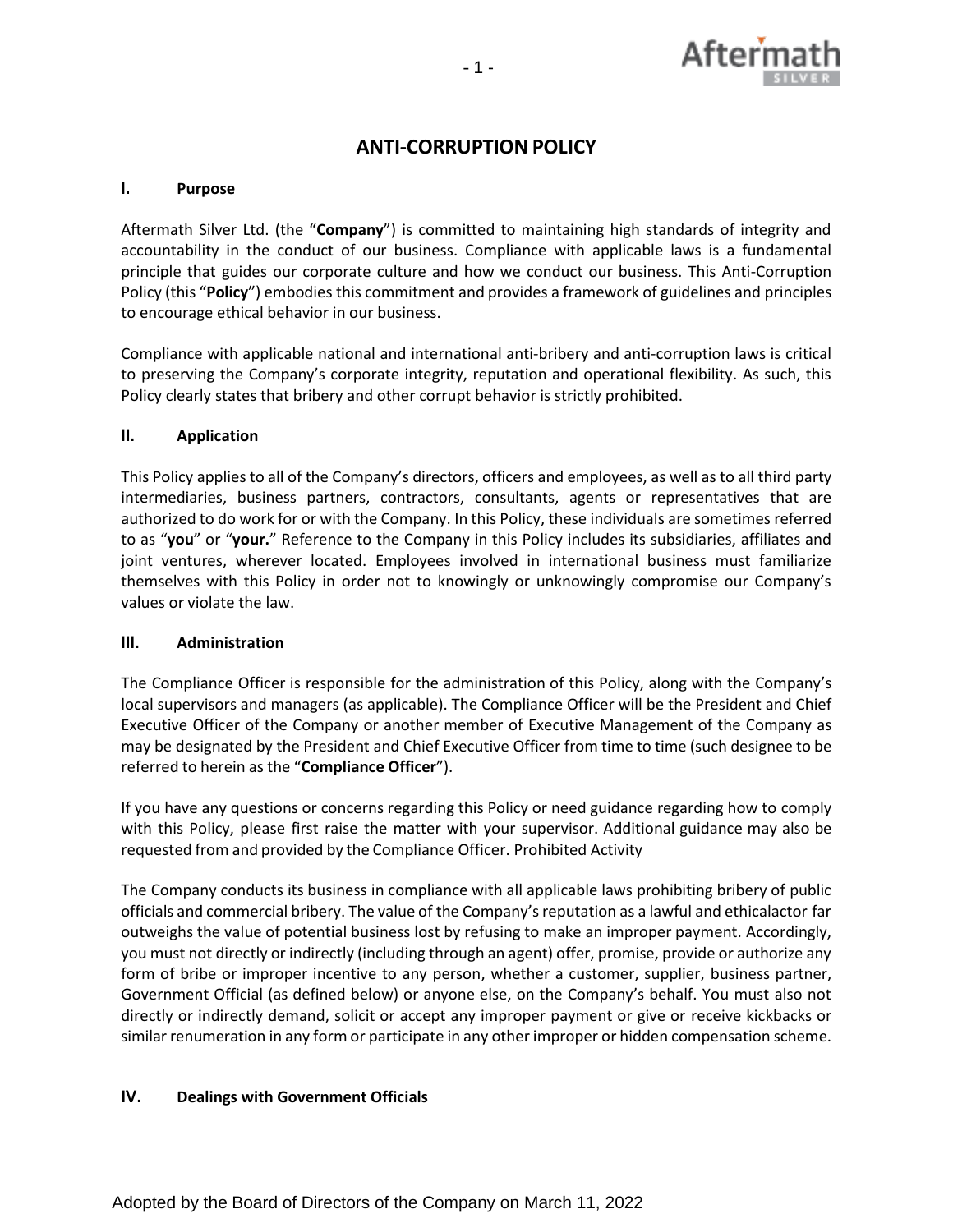

You are strictly prohibited from offering, promising, providing or authorizing the payment or giving of anything of value to any Government Official (whether directly or indirectly through third parties) to get or keep business or otherwise to secure any improper advantage for the Company outside of normal business practices. Local traditions or customs do not supersede this Policy.

# *Government Officials*

Under applicable anti-corruption laws, the definition of government official is very broad and can include anyone employed by or affiliated with a government agency, entity or institution. For purposes of this Policy, "**Government Officials**" includes:

- Officials or employees of government departments or agencies at any level (such aslegislators, environmental regulators, permitting and licensing personnel, tax authorities, police officials, members of the military, judges, and diplomats or employees of diplomatic missions), whether federal, provincial, territorial, regional, municipal or otherwise;.
- Officials or employees of tribal, indigenous, aboriginal or first nations governments or groups;
- Officers, directors and employees of state-owned/controlled enterprises (e.g., state-owned contractors, vendors or suppliers);
- Candidates for public office and officials of political parties;
- Employees of public international organizations such as the World Bank, the International Monetary Fund, the International Finance Corporation, the World Health Organization, the United Nations, and the World Trade Organization; and
- Other people who act in an official capacity on behalf of any of the above, including local community leaders.

In addition, offering, promising, or providing money or anything of value to a close family member, household member, or friend/confidante/intermediary of a Government Official can constitute a bribe of the official.

Recognizing a Government Official can be challenging. For example, many wholly or partially stateowned or state-affiliated enterprises appear to be private rather than public in nature. It is your responsibility to determine whether a person engaging or potentially engaging in business with the Company is a Government Official under this Policy. When in doubt, consult with your General Manager or Country Manager or the Compliance Officer.

#### *"Anything of Value" Broadly Interpreted:*

You should assume that "anything of value" will be interpreted broadly by enforcement authorities, and it is interpreted broadly under this Policy. Gifts, loans, rewards or an advantage or benefit of any kind or amount, including small payments or non-monetary gifts or favors can be considered a bribe. Depending on the context, each of the following could be considered a bribe: a gift, meal or entertainment; a contribution to an official's favorite charity; use of an apartment, car or equipment;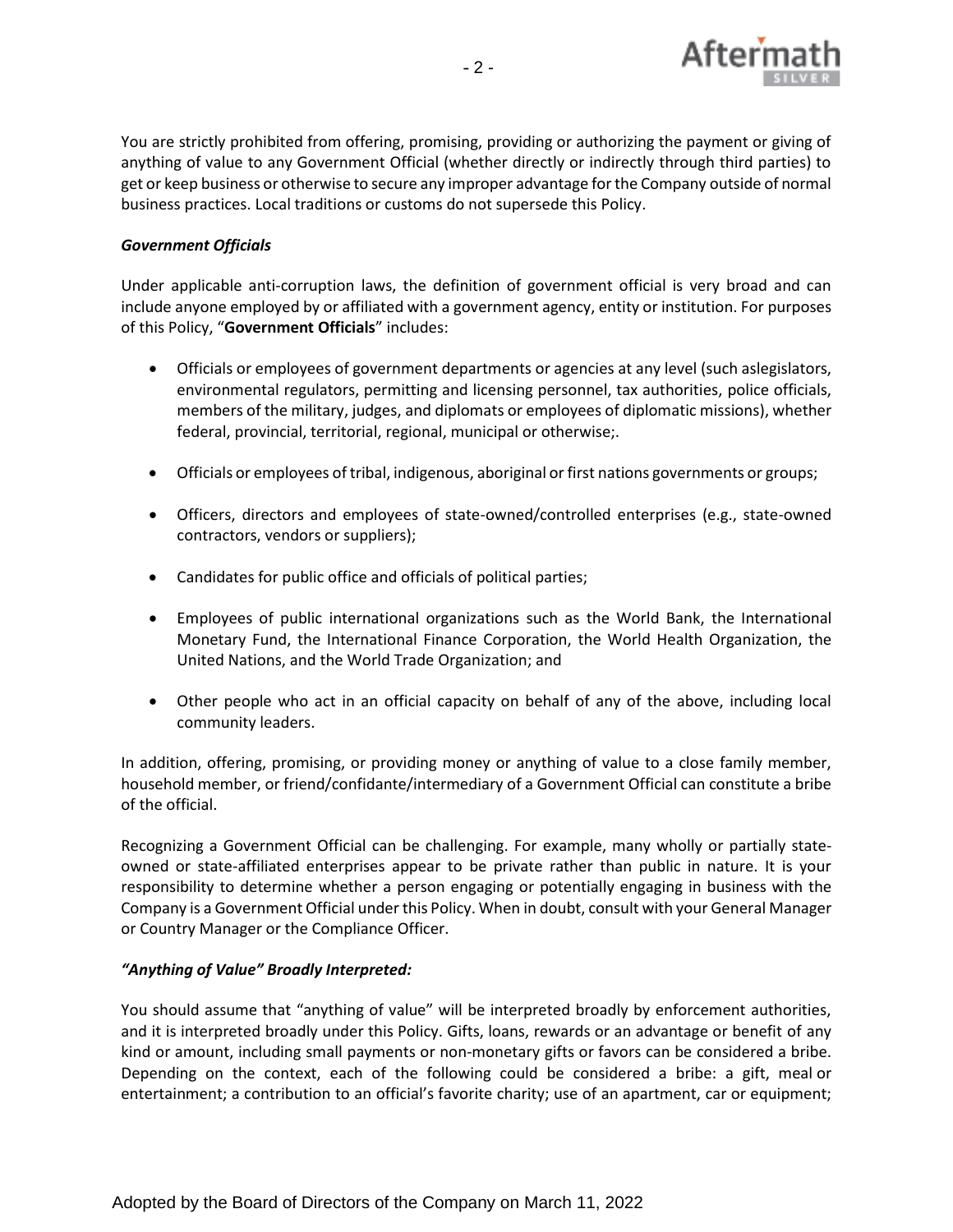

an internship or job, or preferential treatment in the Company's hiring processes; or a promise of future employment or business; or preferential hiring or treatment of service providers.

#### *Facilitation Payments*

In some countrieswhere the Company conducts business, itmay be local practice for businessesto make payments of nominal value to low-level Government Officials to speed up processing of certain routine acts. Often, the Government Official may control the timing of a routine act, but does not haveany discretion to perform or deny the act. Examples of routine, non-discretionary actions may include providing police protection, granting visas or utility services, or clearing customs. Payments made in order to expedite or facilitate such routine actions are called "facilitation payments," "grease payments," "off the record payments" or "under the table payments".

This Policy does not contain any exception for such facilitation payments, no matter how small and no matter how common they may be in some places. Such payments are prohibited pursuant to thisPolicy. If you become aware of a facilitation payment having been made or being reasonably expected to be made in the future, you must immediately report the making of such facilitation payment to your General Manager or Country Manager or the Compliance Officer.

## **Gifts, Meals and Entertainment, and Sponsored Travel for Government Officials**

Gift-giving, meals and entertainment and sponsored travel can pose special challenges in dealing with Government Officials. While you cannot give anything of value to a Government Official to get or keep business or to otherwise gain an improper advantage, upon prior written approval of your supervisor, you may provide reasonable gifts, meals, entertainment andsponsored travel to Government Officials where there is a legitimate business purpose and the thing of value is not being provided in exchange for any action or inaction by the official.

Requests for approval of any proposed gifts, meals, entertainment, or sponsored travel, should be submitted in writing (including by email) to your supervisor with sufficient time for such individual to review the request and consult with the Compliance Officer, if necessary. The Company may also put in place additional guidelines and procedures for review and approval of donations and gifts. If you have any questions about whether a proposed gift, meal, entertainment or sponsored travel is appropriate, you should consult your supervisor or the Compliance Officer.

# **V. Dealings with Private Parties: No Bribes, Kickbacks or other Improper Payments**

Although significant portions of this Policy are focused on improper payments to Government Officials, it is important to understand that commercial or private sector bribery is also illegal in many jurisdictions. Commercial bribery means providing a financial or other advantage to an individual (including a representative of a current or future business partner) to induce, obligate, reward or cause that person to behave improperly. It can include providing direct financial benefit such as payment and kickbacks as well as entertainment or trips to individuals to win business.

Engaging in commercial bribery is prohibited under this Policy. Business decisions must be based on objective criteria. You may not give, request, agree to accept or accept a bribe or kickback or any other improper payment from a current or prospective business partner. If you have any questions about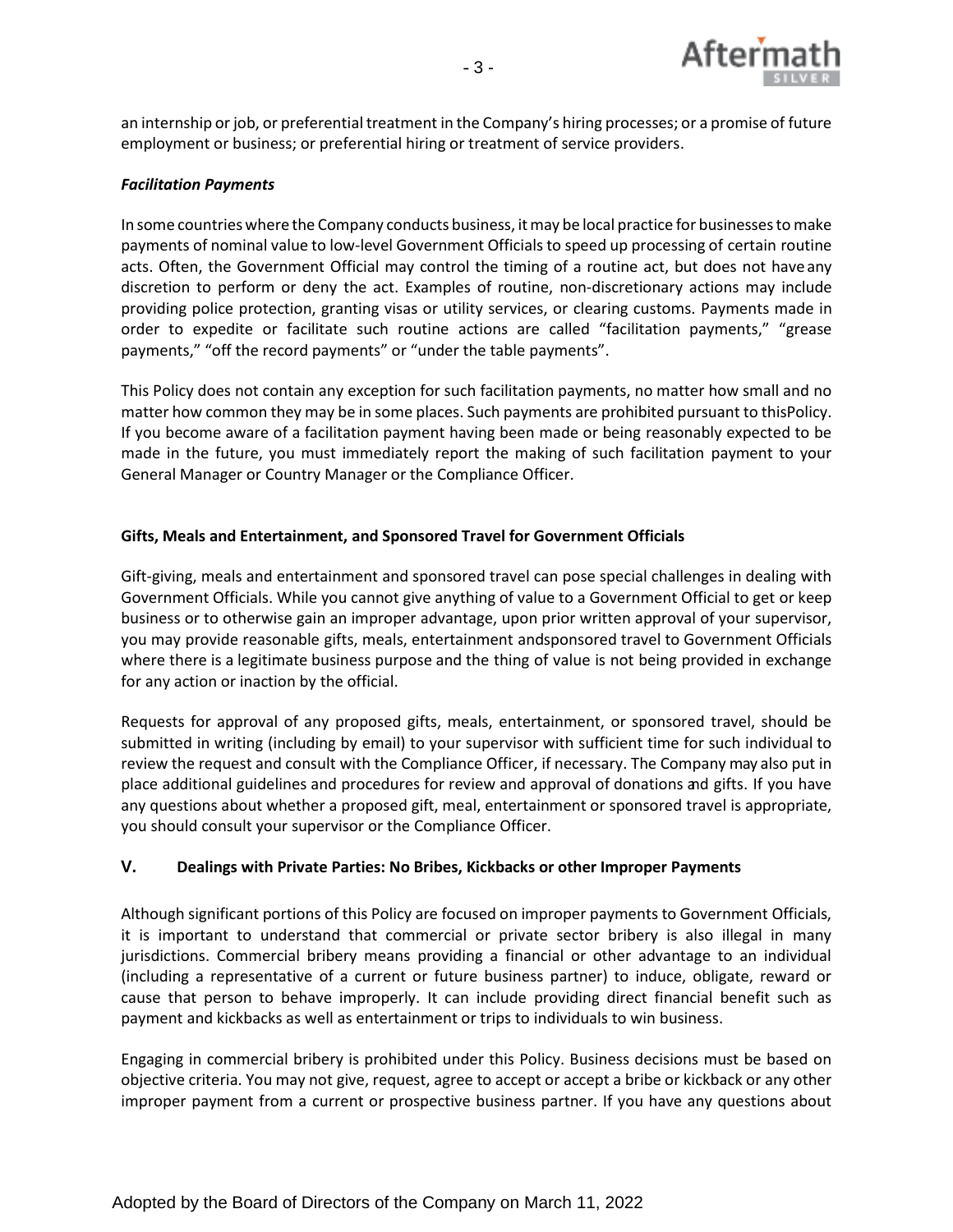

whether a proposed gift or business entertainment event is appropriate, you should consult your supervisor or the Compliance Officer.

# **VI. Political Contributions**

Contributions to political parties and to candidates for public office are prohibited or tightly restricted in many countries. It is expressly forbidden to make a political or campaign contribution in the name of or on behalf of the Company, or where the contribution will be associated with the Company, without the prior written approval from the Chief Executive Officer or Compliance Officer, which may only be given in exceptional circumstances.

This Policy does not restrict your participation in the political process in your individual capacity consistent with applicable laws and regulations. However, you are prohibited from using your position with the Company or the Company's assets (such as Company e-mail or transport) to attempt to influence others to support particular political parties or candidates.

# **VII. Donations**

Any donations made by or on behalf of the Company must be based on legitimate philanthropic objectives. While donations generally to a community organization or a particular cause can be appropriate, donating to a Government Official's favored charity in exchange for favorable action by that official can constitute a bribe. For any donations made by or on behalf of the Company, you must obtain prior written approval from your General Manager or Country Manager or the Compliance Officer.

# **VIII. Dealings with Third Parties Acting on the Company's Behalf**

All of the Company's agents, consultants, contractors, vendors,suppliers, advisors and anyone else who provides goods or services to the Company, or performs work for the Company or acts on the Company's behalf (collectively, "External Contractors"), must be willing to conduct business on the basis of the principles set forth in this Policy. You must be alert to warning signs and must conduct sufficient duediligence and take special precautions when considering engaging an External Contractor. Detailed guidance relating to third party engagements is available from your General Manager or Country Manager or the Compliance Officer. These guidelines seek to ensure that External Contractors: are subjected to appropriate due diligence before being engaged; have a written contract with the Company containing appropriate anti-corruption provisions, including the option to audit the External Contractor's books and records; and act consistent with the requirements of this Policy throughout their relationship with the Company.

# **IX. Accurate Books and Records and Effective Internal Controls**

The Company shall at all times maintain accurate book and records to fulfill the Company's obligations and to ensure accurate and effective reporting in accordance with applicable laws and regulations. As with receipts and expenditures generally, any expenditure that the Company funds or other use of the Company'sresources must be accurately described in supporting documents andaccurately reflected in the Company's books and records. You are responsible for helping the Company maintain a system of internal accounting controls sufficient to ensure that: